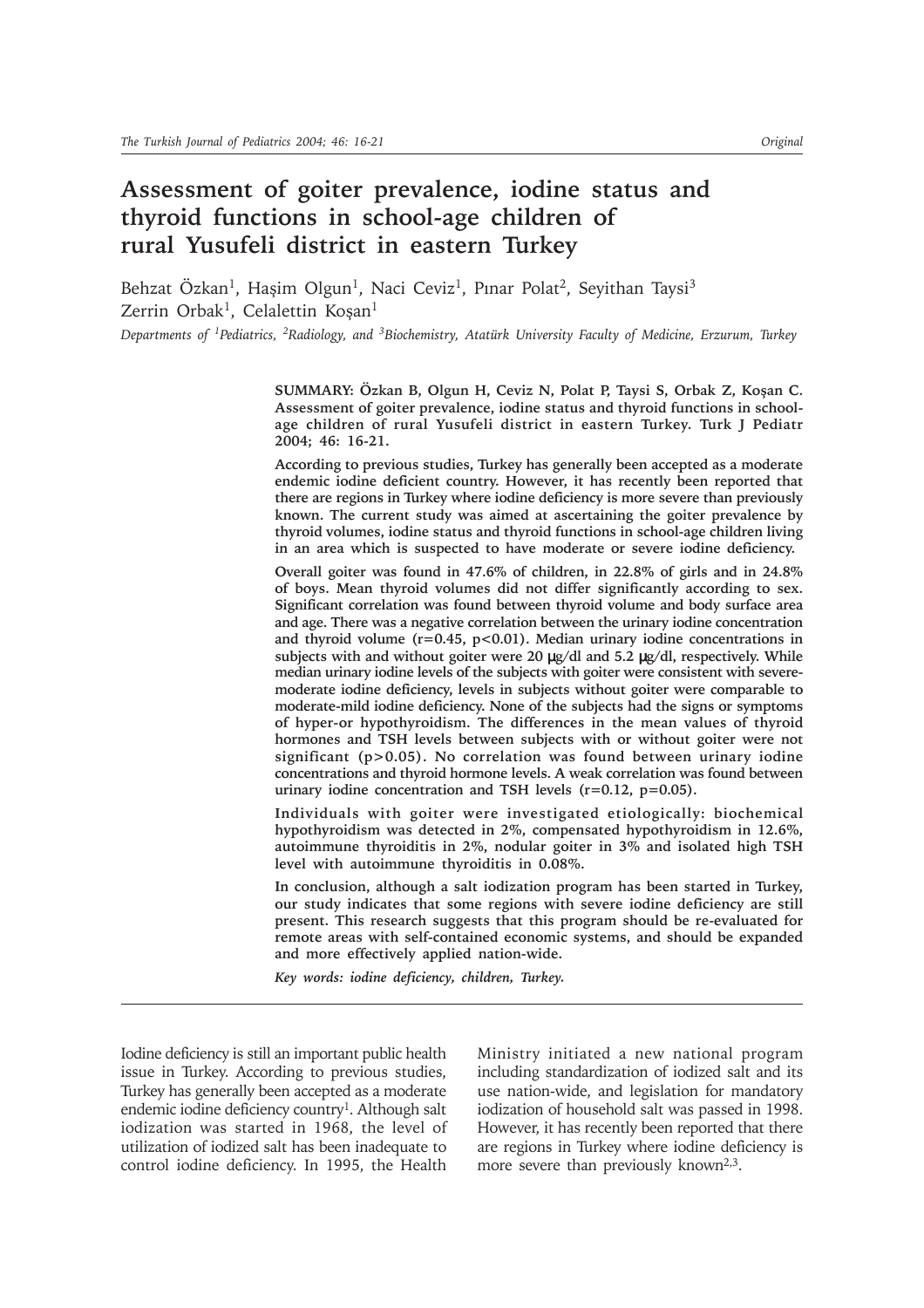An inadequate dietary supply of iodine results in the development of a variety of disorders classified under the general heading of iodine deficiency disorders. Endemic goiter is the first and most visible sign of iodine deficiency. The thyroid enlarges as an adaptation to normalize inadequate hormone levels, a reaction mediated by thyrotropin (TSH) stimulation. During this adaptation, deviation in thyroid hormone levels may occur, ranging from compensated hypothyroidism to primary hypothyroidism in respect to the severity of iodine deficiency4.

The aims of this study were: 1) to determine goiter prevalence by ultrasonography and urinary iodine excretion in school-children aged 7-14 years in a remote area in which goiter is thought to be endemic; 2) to assess the impact of iodine deficiency on thyroid hormone levels of students with or without goiter; 3) to learn how effectively the salt iodization program has been working to improve iodine intake in this remote area.

## **Material and Methods**

The study was performed in the mountain villages of Yusufeli, which is a town in eastern Turkey. Five hundred and eighteen schoolchildren attend the four primary school, and come from the surrounding mountain villages. Of the 518 students, 259 were selected by using systematic sampling method to achieve a homogeneous distribution. Nine subjects were excluded: due to absence of informed consent (n=5), because serum thyroid hormones could not be measured (n=3), and because thyroid ultrasonography could not be performed  $(n=1)$ . Thus, 250 school-children (126 boys) aged 7- 14 years, who were born or living at least for five years in the area, were included in the study. A questionnaire was given to all students participating in the study to be filled out by their families regarding whether or not they used iodized salt in the preparation of food in their homes. All students underwent physical examination and age, gender, weight of the subjects were recorded. Body surface area (BSA in m2) was calculated suing the formula  $BSA = W^{0.425}xH^{0.725}x1.84x10^{-4}$  where W is the weight in kg and H is the height in cm<sup>5</sup>. Thyroid ultrasonic volume measurement was performed by the same radiologist for each student in the supine position with the neck slightly hyperextended. The dimensions of both thyroid lobes were measured with high resolution real-

time portable ultrasonic scanner (Corevision, Toshiba, Japan) using a 8 MHz linear transducer (PLF-805ST, Toshiba, Japan). Longitudinal and transverse scans were performed allowing the measurement of the depth (d), the width (w) and the length (L) of each lobe. The volume of each lobe was calculated by the formula:  $V$  (ml) = 0.479 x d x w x L (cm). The thyroid volume was the sum of the volumes of both lobes. The volume of the isthmus was not included. To define the goiter, thyroid volumes by ultrasound for age and gender were compared with reference thyroid volumes (percentile 97) of children born and living in areas from 12 European countries where iodine intake is normal.

Urinary iodine concentrations were measured in randomly collected urine samples by Sandhell-Kolthoff reaction. Urine was first digested with chloric acid in a heating block and iodine was determined by its catalytic reduction of ceric ammonium sulfate in the presence of arsenious acid. Mean urinary iodine excretion lower than 1.9 µg/dl was accepted as severe, levels between 2.0-4.9 µg/dl as moderate and levels between 5.0-9.9 µg/dl as mild iodine deficiency6.

Serum free thyroxine  $(FT<sub>A</sub>)$ , total thyroxine  $(TT_4)$ , free triiodothyronine  $(FT_3)$ , total triiodothyronine  $(TT_3)$  and thyroid stimulating hormone (TSH) concentrations were determined by chemiluminometric method using ACS 180 (Chiron Diagnostic). Serum anti-thyroid antibodies were studied using enzyme-linked immunoassay (ELISA) method (Clark Laboratories Inc., New York, USA). The results of thyroid hormones were compared with the reference values in the same ages in the literature in which chemiluminometric method was used7,8. Cut-off levels for antithyroperoxidase and anti-microsomal antibodies were  $>0.527$  and  $>0.460$ , respectively.

This study was approved by the Atatürk University Ethical Committee and informed consent forms were obtained from families of all children recruited for the study. Statistical analysis was carried out using the Statistical Package for Social Sciences (SPSS). Student'st test was used in comparisons. Chi-square test was used where appropriate.

# **Results**

According to questionnaire responses, 62.8% (158/250) of the subjects were consuming uniodized salt, termed "rock salt".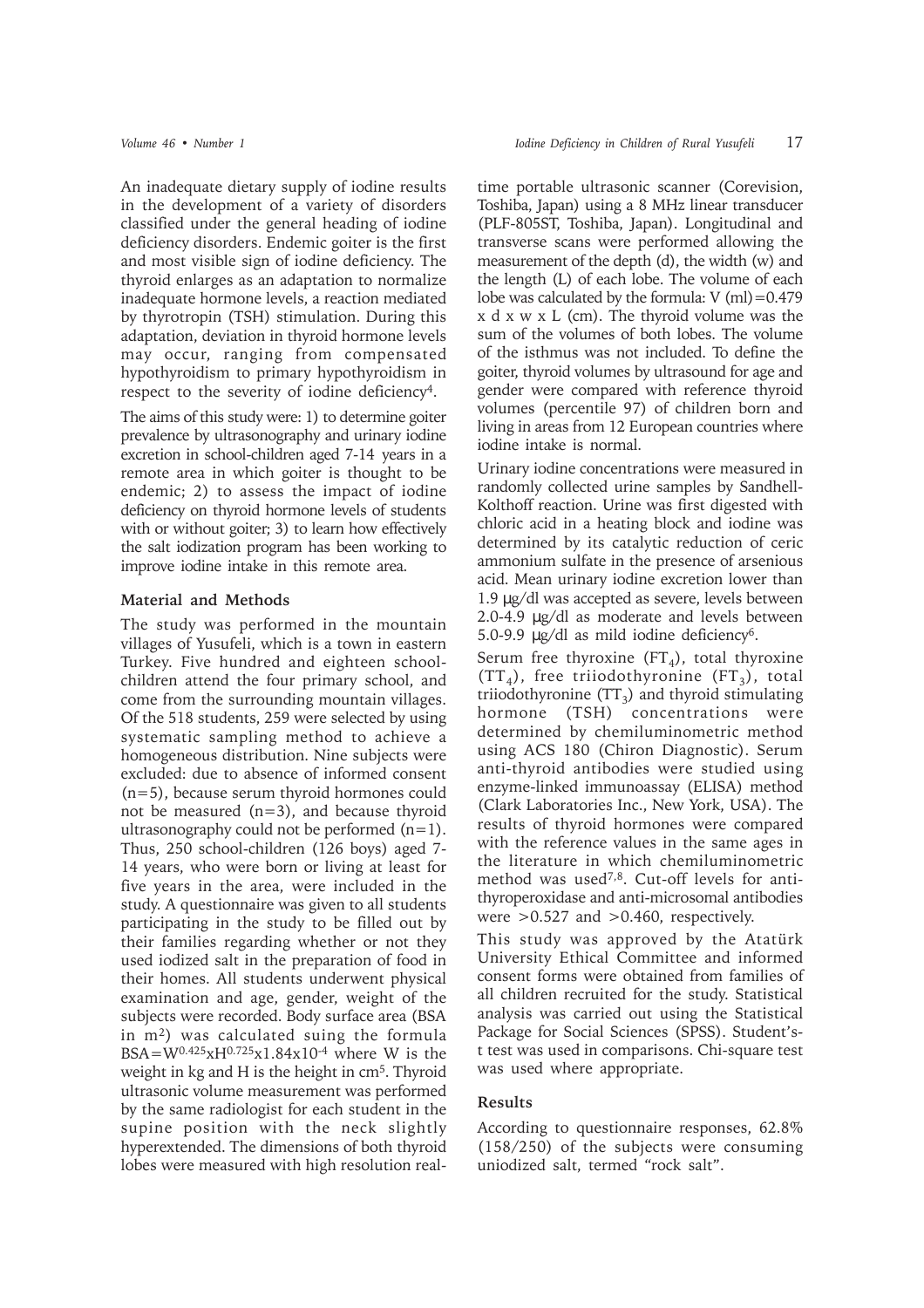Clinical characteristics, mean and median thyroid volumes of subjects by age and sex, and the upper limits of reference thyroid volumes are shown in Table I. When compared with the upper limits of the reference thyroid volumes by ultrasonography, goiter was found in 47.6% (119/250) of all children, in 22.8% (57/250) of girls, and in 24.8% (62/250) of boys. Although goiter prevalence was slightly higher in boys, the difference was not statistically significant (p>0.05). Mean thyroid volumes did not differ significantly by sex (p>0.05). Significant correlations were found between thyroid volume and body surface area (BSA)  $(r=0.99, p<0.05)$  and age  $(r=0.96, p<0.05)$ .

Median urinary iodine concentrations of subjects with and without goiter were 2.0  $\mu$ g/dl and 5.2 µg/dl, respectively (Table II), and the difference was statistically significant  $(p<0.05)$ . While median urinary iodine levels of the subjects with goiter were consistent with severemoderate iodine deficiency, the levels in subjects without goiter were comparable to moderatemild iodine deficiency<sup>6</sup>. The correlation between urinary iodine excretion and thyroid volume is depicted in Figure 1. There was a negative correlation between them  $(r=0.45, p<0.01)$ .

Table III shows the serum thyroid hormone levels in subjects with and without goiter. None of the subjects had the signs or symptoms of

**Table I.** Characteristics of the Subjects with Goiter by Age and Sex

| Thyroid volume (ml) |              |         |              |                |              |        |               |                                |
|---------------------|--------------|---------|--------------|----------------|--------------|--------|---------------|--------------------------------|
| Age                 | Sex          | N       | BSA* $(m^2)$ | $Mean \pm SD$  | Range        | Median | $ULN**$ (97%) | No of subjects with goiter (%) |
| $\overline{7}$      | $\mathbf{F}$ | 11      | 0.8          | $6.9 + 4.1$    | $3.6 - 10.2$ | 5.2    | 5.9           | 4(36.4)                        |
|                     | M            | 5       | 0.8          | $5.7 \pm 2.0$  | $3.6 - 10.6$ | 5.4    | 5.7           | 2(40)                          |
| 8                   | F            | 11      | 0.9          | $7.2 \pm 3.0$  | $3.9 - 10.5$ | 5.8    | 6.9           | 7(63.6)                        |
|                     | M            | 15      | 0.9          | $7.0 \pm 2.5$  | $3.9 - 9.8$  | 6.7    | 6.1           | 9(60)                          |
| 9                   | $\mathbf{F}$ | 14      | 1.0          | $8.0 \pm 2.7$  | $5.1 - 0.9$  | 7.7    | 8.0           | 7(50)                          |
|                     | M            | 14      | 1.0          | $7.4 \pm 2.1$  | $5.1 - 10.4$ | 8.1    | 6.8           | 8(57.1)                        |
| 10                  | F            | 12      | 1.1          | $9.6 \pm 2.6$  | 5.4-11.7     | 8.3    | 9.2           | 6(50)                          |
|                     | M            | 12      | 1.0          | $8.5 \pm 4.2$  | 5.4-11.7     | 6.6    | 7.8           | 5(41.7)                        |
| 11                  | F            | 15      | 1.2          | $12.7 \pm 6.4$ | 9.9-15.5     | 11.8   | 10.4          | 7(46.6)                        |
|                     | M            | 23      | 1.1          | $10.7 + 5.9$   | $9.9 - 13.0$ | 9.0    | 9.0           | 10(43.3)                       |
| 12                  | $\mathbf{F}$ | 24      | 1.3          | $13.1 \pm 8.9$ | 10.9-15.3    | 10.2   | 11.7          | 9(37.5)                        |
|                     | M            | 22      | 1.2          | $12.6 \pm 5.0$ | 10.9-14.9    | 10.9   | 10.4          | 10(45.4)                       |
| 13                  | F            | 18      | 1.3          | $13.8 \pm 6.3$ | 10.2-15.3    | 11.7   | 13.1          | 6(33.3)                        |
|                     | M            | 19      | 1.4          | $13.1 \pm 7.4$ | 10.2-15.8    | 11.8   | 12.0          | 8(42.1)                        |
| 14                  | $\mathbf{F}$ | 19      | 1.4          | $15.6 \pm 5.4$ | 13.1-18.1    | 17.1   | 14.6          | 11 (57.9)                      |
|                     | M            | 16      | 1.5          | $17.0 \pm 5.4$ | 10.2-19.6    | 16.2   | 13.9          | 10(62.5)                       |
| Total               |              | 250     |              |                |              |        |               | 119 (47.6)                     |
|                     | F/M          | 124/126 |              |                |              |        |               | 57/62 (45.9/49.2)              |

\* Body surface area, \*\* Upper limit of normal thyroid volume.

**Table II.** Mean and Median Urinary Iodine Concentrations of Subjects with and without Goiter

|                         |     |               | $UIC^*$ ( $\mu$ g/dl) |            |
|-------------------------|-----|---------------|-----------------------|------------|
|                         | n   | $Mean \pm SD$ | Median                | Range      |
| Subjects with goiter    | 119 | $2.9 \pm 3.3$ | 2.0                   | $0.0 - 17$ |
| Subjects without goiter | 131 | $5.9 \pm 5.5$ | 5.2                   | $0.0 - 25$ |
| Total                   | 250 | $4.5 \pm 4.6$ | 2.9                   | $0.0 - 25$ |

UIC\*: Urinary iodine concentration.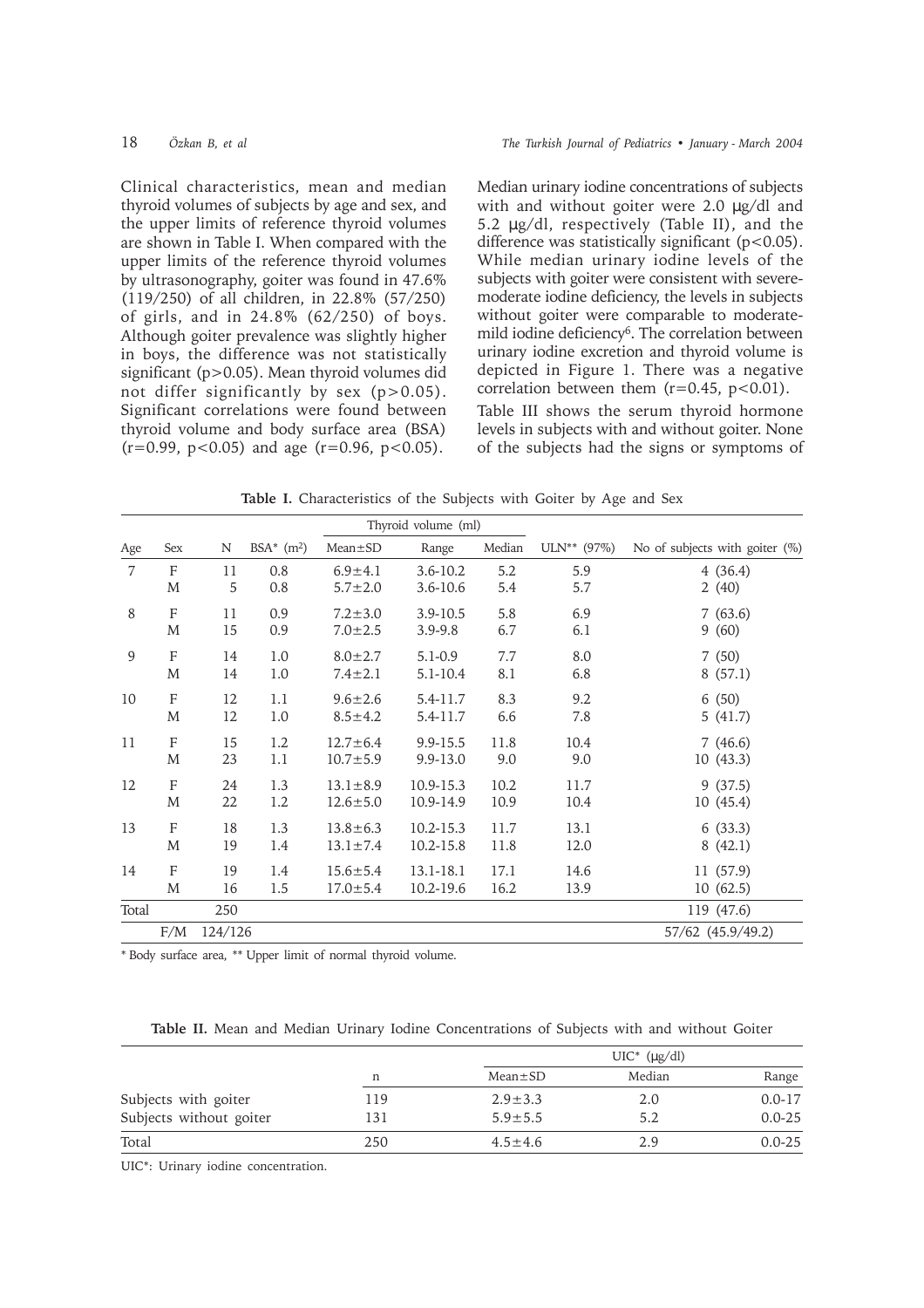

**Fig. 1.** Correlation between urine iodine concentration and thyroid volume  $(r=0.45, p<0.01)$ .

hyper-or hypothyroidism. The differences in the mean values of thyroid hormones and TSH levels between subjects with and without goiter were not significant (p>0.05). No correlation was found between urinary iodine concentrations and thyroid hormone levels (p>0.05). A weak negative correlation was found between urine iodine concentration and TSH levels (r=0.12, p=0.05). Isolated TSH elevation was diagnosed in 15 (12.6%) subjects with goiter. Mean TSH values of the subjects having isolated TSH elevation was  $7.32 \pm 1.1$  (5.9-10.6) mIU/ml. Of 119 subjects with goiter, 16 (13.0%) had elevation of total  $T_3$  and/or  $FT_3$  levels when compared with the reference thyroid hormone values in the literature. Mean  $T_3/T_4$  ratio between the subjects with and without goiter did not show statistical difference (p>0.05), although it was slightly higher in subjects with goiter (Table III).

Individuals with goiter were investigated etiologically: biochemical hypothyroidism was detected in 2% (3/119), autoimmune thyroiditis in 2% (3/119), nodular goiter in 3% (4/119, and isolated high TSH level with autoimmune thyroiditis in 0.08% (1/119).

## **Discussion**

According to the World Health Organization (WHO), if more than 5% of school-age children are suffering from goiter, the area should be classified as endemic for iodine deficiency. Earlier studies concerning iodine deficiency which have been conducted in different regions of the country have indicated that Turkey is a moderately iodine deficient country. In a large survey performed by Urgancioğlu and Hatemi<sup>1</sup>, overall goiter prevalence by palpation was found as 30.5% nation-wide. They also reported that goiter prevalence may increase up to 50% in some regions. In 1995, a nation-wide salt iodization program implemented by the Ministry of Health was initiated to control iodine deficiency. However, Yordam et al<sup>2</sup>. recently reported that goiter prevalence was 92% in a remote area, which points to severe iodine deficiency. The present study was conducted in a mountain region suspected to be moderately or severely iodine deficient. Overall goiter prevalence by ultrasound was found to be 47.6%, suggesting severe iodine deficiency. Goiter prevalence tended to be higher in boys  $(24.8\%)$  than in girls  $(22.8\%)$ , but this did not reach statistical significance. For the field studies in remote areas where no other methods are available, goiter staging by physical examination set by WHO has been used to detect goiter prevalence. Although the sensitivity of clinical examination in establishing presence of goiter increases with better training

**Table III.** Mean Thyroid Hormone Levels and  $T_3/T_4$  Ratio in Subjects with and without Goiter

|                  | Subjects with goiter |                 | Subjects without goiter |               | P      |
|------------------|----------------------|-----------------|-------------------------|---------------|--------|
|                  | $Mean \pm SD$        | Range           | $Mean \pm SD$           | Range         |        |
| TSH (mIU/Ml)     | $2.28 \pm 1.48$      | $0.49 \pm 10.6$ | $2.41 \pm 1.33$         | $0.50 - 4.08$ | > 0.05 |
| $TT_3$ (ng/ml)   | $1.61 \pm 0.26$      | $1.09 - 2.40$   | $1.59 \pm 0.26$         | 1.08-2.33     | > 0.05 |
| $FT_3$ (pg/ml)   | $3.84 \pm 0.38$      | 2.97-5.27       | 3.79-0.37               | 3.04-4.28     | > 0.05 |
| $TT_4$ (µg/dl)   | $8.02 \pm 2.05$      | $1.00 - 14.0$   | $8.70 \pm 1.46$         | 4.30-13.60    | > 0.05 |
| $FT_{4}$ (ng/ml) | $1.13 \pm 0.18$      | $0.59 - 1.65$   | $1.11 \pm 0.19$         | $0.47 - 1.63$ | > 0.05 |
| $TT_{3}/TT_{4}$  | $0.20 \pm 0.05$      | $0.15 - 0.45$   | $0.18 \pm 0.02$         | $0.10 - 0.29$ | > 0.05 |

Reference values<sup>7-8</sup>: TSH: 04-4.2, TT<sub>3</sub>: 0.97-1.95, FT<sub>3</sub>: 1.4-4.1, TT<sub>4</sub>: 4.4-14, FT<sub>4</sub>: 07-2.3.

 $FT_3$ : Free triiodothyronine,  $FT_4$ : Free thyroxine, TT3: Total triiodothyronine.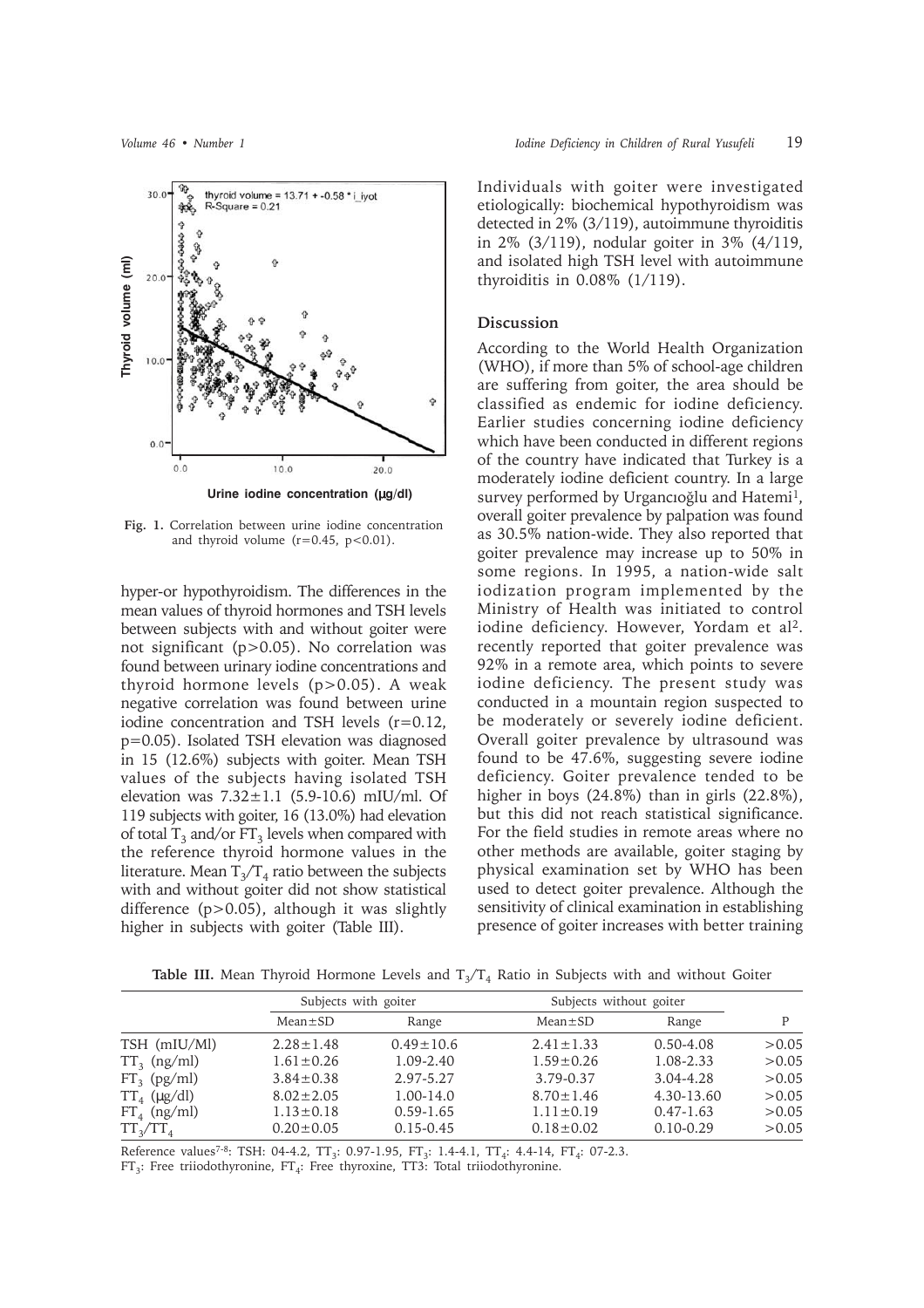of the health personnel, goiter prevalence in the studies based on clinical estimation of thyroid size may result in overestimation of small goiter, especially in children. The distinction between absence of goiter (Stage 0) and presence of small goiter (stage I) is difficult and, consequently, the overall goiter prevalence may be incorrect. Therefore, the frequency of distribution of thyroid volume measured by ultrasound is highly recommended, especially in endemic regions where visible goiter rate is low<sup>4</sup>.

In previous studies where the correlation between thyroid volume and variables such as age, sex, weight, height and BSA were analyzed, the strongest correlation was found between the thyroid volume and BSA9-10. In the current study, mean thyroid volumes did not differ significantly between sexes  $(p>0.05)$ , and there was significant correlation between thyroid volume and BSA  $(r=0.99, p<0.05)$  and age  $(r=0.96, p<0.05)$ . Although thyroid volumes of the students gradually increased with age, there was a striking increase in thyroid volumes after 10 years of age in girls and after 12 years of age in boys, which is consistent with the ages of onset of puberty4.

In our study, while mean and median urinary iodine measurements of the subjects with goiter were consistent with severe-moderate iodine deficiency, levels in subjects without goiter were consistent with mild-moderate iodine deficiency (Table II). Although some studies failed to show any correlation between the urinary iodine levels and thyroid volume<sup>11</sup>, we found negative correlation between thyroid size and the urinary iodine levels  $(r=0.45, p<0.01)$  (Fig. 1). The lowest mean urinary iodine excretion was detected in subjects with the largest thyroid size. As in our study, a negative correlation has also been reported in other studies<sup>1</sup>. However, there may not be a correlation between the thyroid volume and urinary iodine level. Just as reports of normal iodine levels in subjects with goiter are present in the literature, low iodine levels have also been reported in subjects without goiter<sup>11-13</sup>. This situation has been explained by the fact that urinary iodine level is not the unique factor in the forming of goiter, although urinary iodine excretion is an important epidemiological factor. High goiter prevalence in these studies might also be related to environmental factors such as local natural goitrogens, water pollution, dietary minerals, or genetic thyroid hormone biosynthesis disorders<sup>11</sup>.

The region in which we performed this study is a plentiful rainy and mountainous area with a partly self contained economy. Most of the families of the students were still consuming uniodized salt, or "rock salt". People living in this area mainly consume agricultural and animal products, which may lead to iodine deficiency. These results show that is region of mountain villages in Yusufeli in which the study was performed, is a highly endemic area due to severe iodine deficiency, comparable to some regions in Latin America, Africa and Asia.

In our study, there was no difference in mean thyroid hormone levels between the subjects with and without goiter (Table III). Mean thyroid hormone levels were comparable to the reference values7,8. Also, there was no correlation between the urinary iodine concentration and serum thyroid hormone levels (p>0.05). However, a weak negative correlation was found between urine iodine concentration and TSH levels  $(p=0.05)$ . In some studies, significant changes in thyroid hormone levels ranging from isolated high TSH levels to biochemical hypothyroidism in subjects living in endemic regions have been reported<sup>2,4,14,15</sup>. In our study, 15 (12.6%) of the students had isolated high TSH (compensated hypothyroidism), and 3 had biochemical hypothyroidism due to iodine deficiency.

Although some previous studies $8,15$  from the Black Sea region, which surrounds the current study area, have indicated moderate-severe iodine deficiency, severe iodine deficiency in this area was not reported before.

In conclusion, although a salt iodization program has been started in Turkey, our study indicates that some regions with severe iodine deficiency still exist. This research suggests that this program should be re-evaluated for remote areas with selfcontained economic systems, and should be expanded and more effectively applied nation-wide. As previously suggested by Yordam et al.<sup>2</sup>, to prevent the deleterious effects of severe iodine deficiency on populations living in remote areas such as in the mountain villages of Yusufeli, iodized oil and iodine tablets, which are effective in the short-term, should be urgently implemented.

#### **REFERENCES**

- 1. Urgancıoğlu İ, Hatemi H. Endemic goiter in Turkey (in Turkish). Cerrahpaşa Tıp Fak Yayınları, İstanbul: Emek Matbaacılık:  $1989: 5-66$ .
- 2. Yordam N, Özon A, Alikasifoğlu A, et al. Iodine deficiency in Turkey. Eur J Pediatr 1999; 158: 501-505.